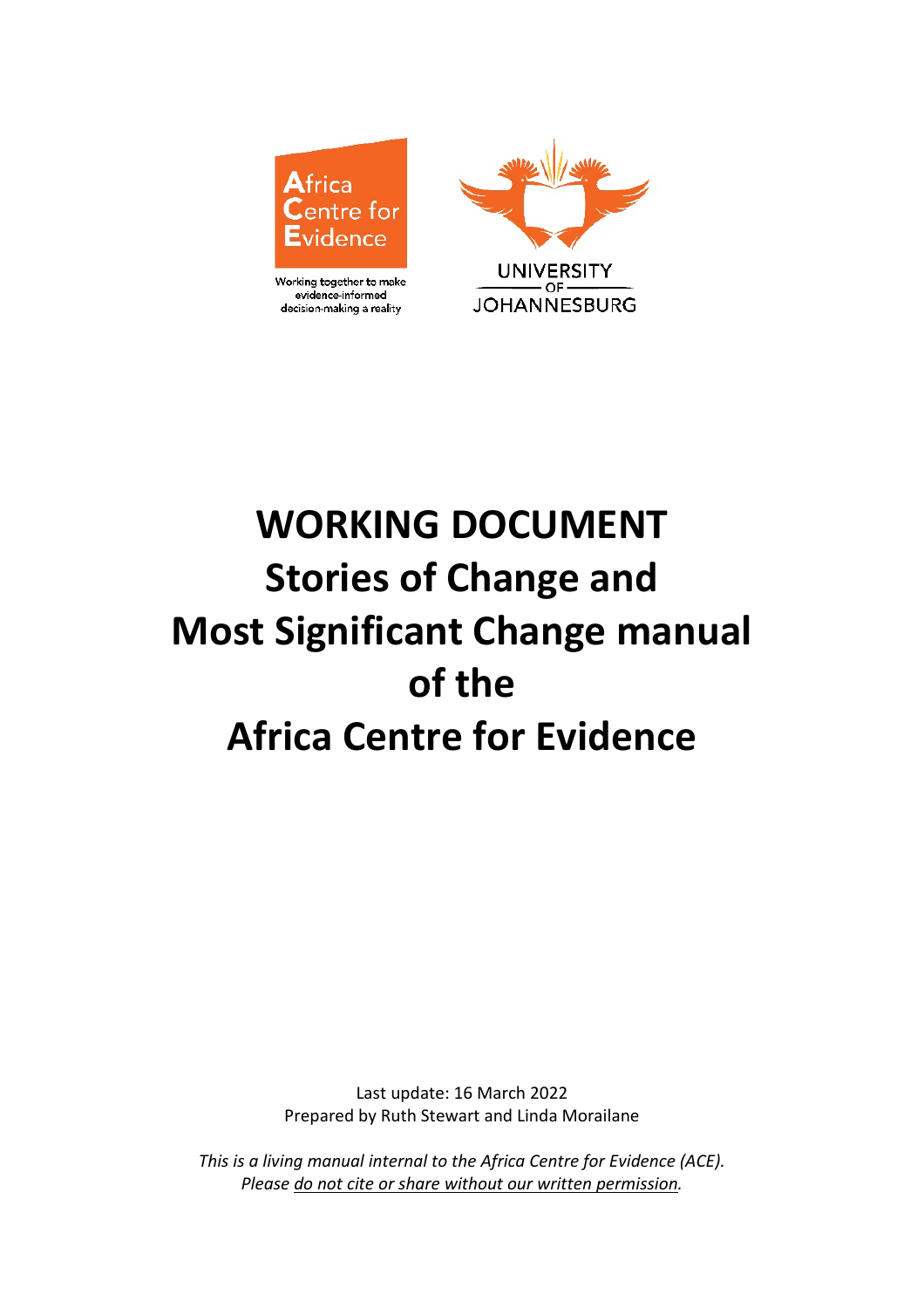## **Contents**

| 1. The Africa Centre for Evidence and monitoring, evaluation & learning 1          |  |
|------------------------------------------------------------------------------------|--|
| 2. Overview of the Stories of Change and Most Significant Change approaches 1      |  |
| 3. ACE's current Most Significant Change and Stories of Change tools3              |  |
| 4. Timeline for collecting SOCs and applying the MSC approach to analysis in 20227 |  |
|                                                                                    |  |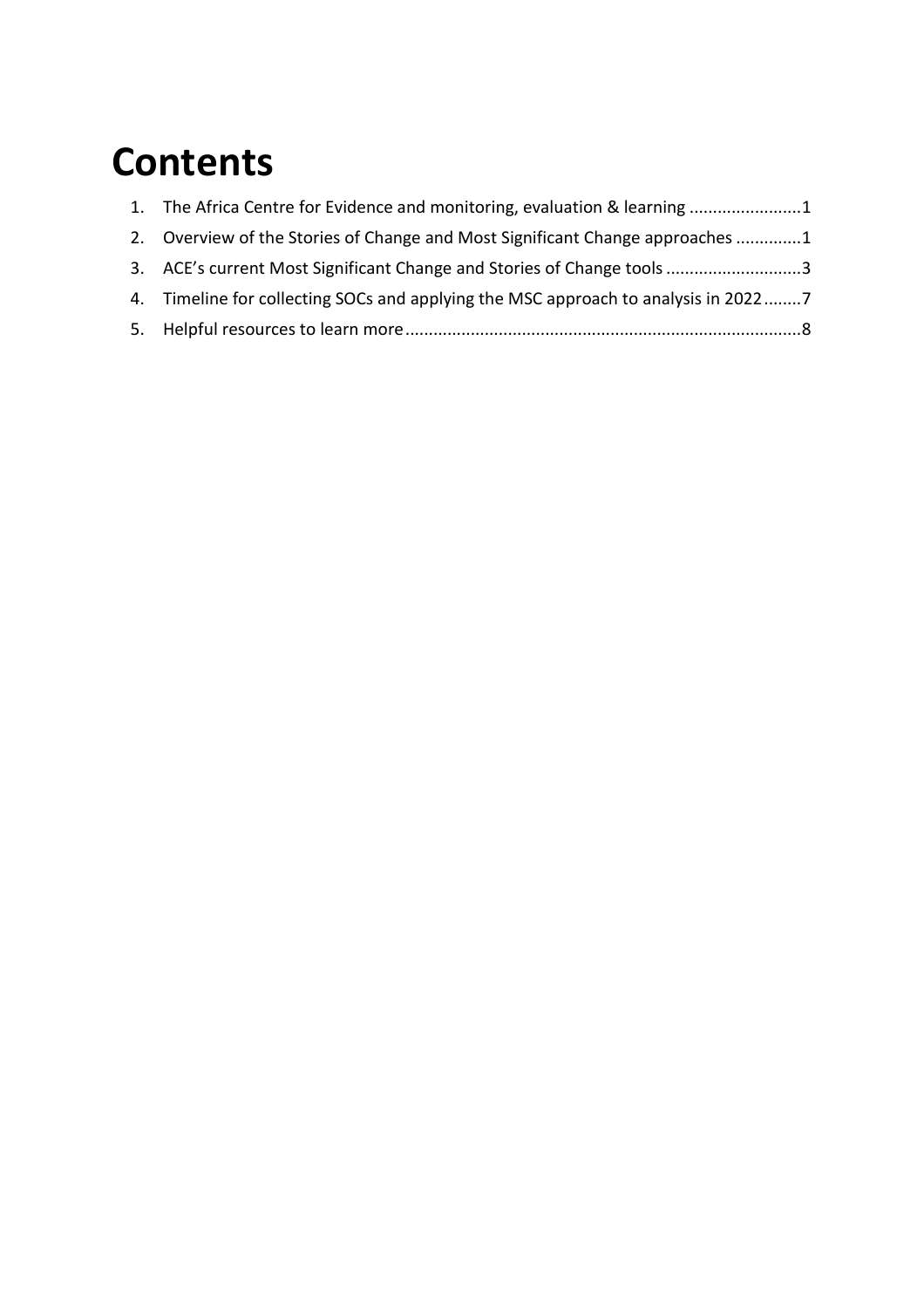

<span id="page-2-0"></span>**1. The Africa Centre for Evidence and monitoring, evaluation & learning**  During 2021, The Africa Centre for Evidence (ACE) invested in designing and building its Monitoring, Evaluation and Learning (MEL) system. The draft [MEL Framework](https://africacentreforevidence.org/wp-content/uploads/2021/06/ACE-MEL-Framework_2021_final4web.pdf) (May 2021) and our updated Integrated Theory of Change and Monitoring, Evaluation and Learning [system document](https://africacentreforevidence.org/wp-content/uploads/2022/04/ACE-TOC-MEL-working-document_final.pdf) (December 2021) are both available via our website. They represent the development of our thinking and ongoing application of our approaches. As part of the ongoing development of our MEL system, we have further developed our use of Stories of Change as a qualitative data collection tool and introduced the analysis approach known as Most Significant Change. This manual presents how ACE applies this method of data collection and analysis in detail.

## <span id="page-2-1"></span>**2. Overview of the Stories of Change and Most Significant Change approaches**

ACE has a five-year [strategy](https://africacentreforevidence.org/wp-content/uploads/2019/08/190516_ACE-Strategy-v1.6.pdf) (2019-2023). In 2020, we started work on a MEL system for ACE and realised we needed to first revisit our strategy and our Theory of Change (TOC). In 2021, after stalled attempts to work on our TOC and MEL system, we finally brought in a MEL specialist to help us to set up the system. This led to a revised TOC and closely-linked MEL system.

ACE's desired impact goal remains to reduce poverty and inequality in communities living in poverty in Africa. We focus on the African countries where ACE works directly or has delivery partners. Because this is an ambitious impact to work towards, ACE realised early on that we can only contribute towards it as part of a bigger network of organisations and governments. Our contribution to this desired impact is to support the use of evidence in policy efforts to reduce poverty and inequality in Africa.

Our TOC is based on the theory that by delivering our four portfolios of work<sup>1</sup>, and in working together with partners and governments to increase the use of evidence in decision-making, we contribute to an enabling environment for evidence-use. As a result of this enabling environment, policy that impacts on the reduction of poverty and inequality will be adopted and implemented.

#### **a) What are Stories of Change?**

 $\overline{a}$ 

Rather than dry numbers, using narratives in the form of stories has proven to be a powerful way to communicate and learn from messages. "Success stories" are an important avenue to disseminate information, share knowledge, and learn from past experiences. They provide readers, viewers, or listeners with real-world examples and demonstrations of positive change in their circumstances. Typically, success stories describe a phenomenon in three stages:

- STAGE 1: illustrate the challenges, problems, or the complex situation
- STAGE 2: describes the measures and initiatives taken to respond and change the challenging circumstances
- STAGE 3: report on the success or the positive change achieved

<span id="page-2-2"></span> $1$  Our portfolios are: the art and science of evidence-use, evidence capacities, evidence communities, and evidence synthesis.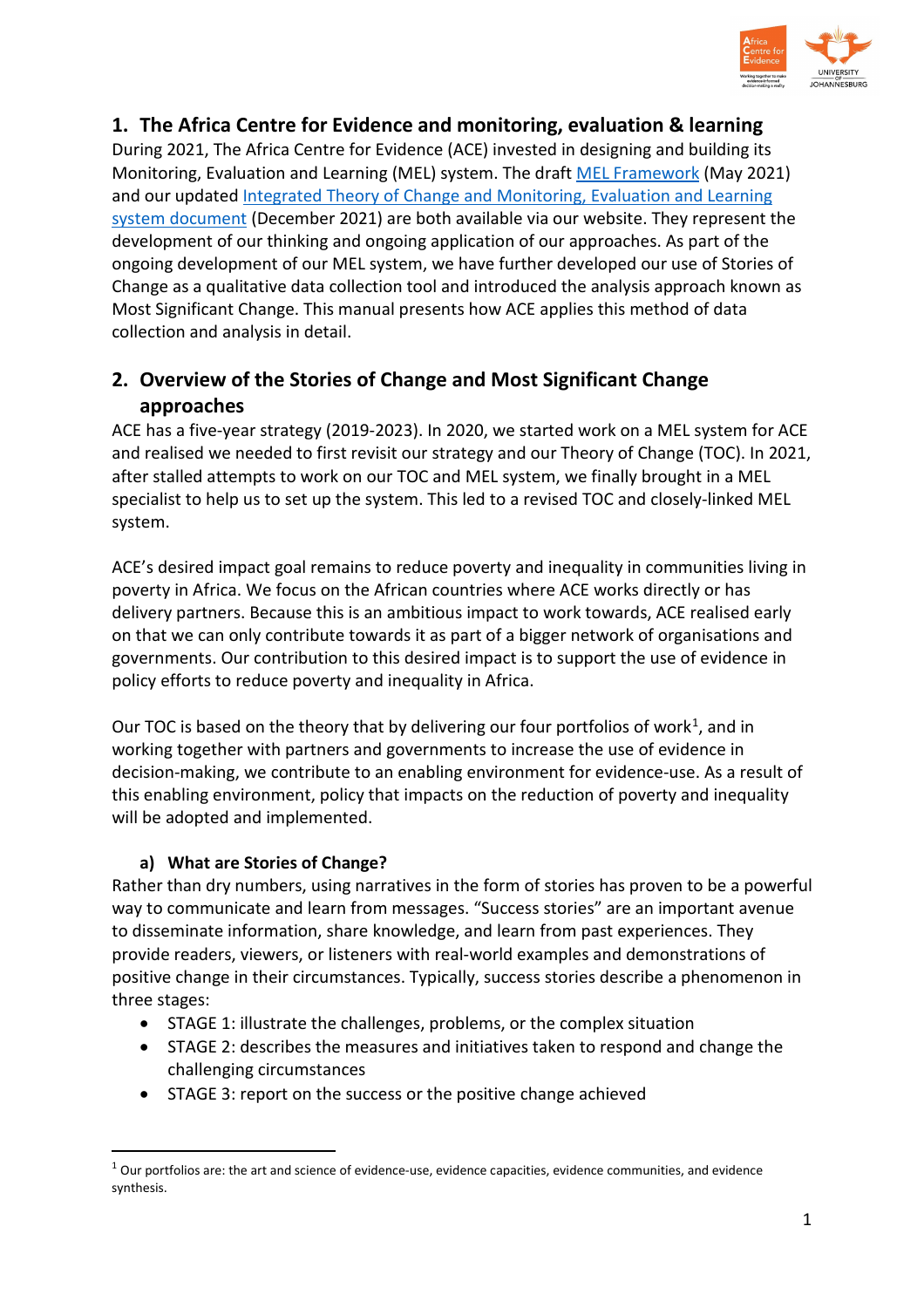

The readers, viewers, or listeners of these stories are usually people who can relate with the story described. They are people who want to learn, are motivated, and encouraged by the story of success shared.

We have further developed this approach by capturing not only positive success stories but also considering the changes that might be negative or appear neutral. While we continue to collect positive stories of change (SOCs) and use them both for evaluation and promotion of our work, we do also consider stories of any kind of changes which we have influenced.

#### **b) What is the Most Significant Change approach to analysis?**

The Most Significant Change (MSC) approach to analysis involves interrogating SOCs to understand their significance. There are ten steps to implementing this approach as laid out by Serrat [\(2009\).](https://www.betterevaluation.org/sites/default/files/most-significant-change.pdf) Below they are listed with notes on how we apply them at ACE in Table 1.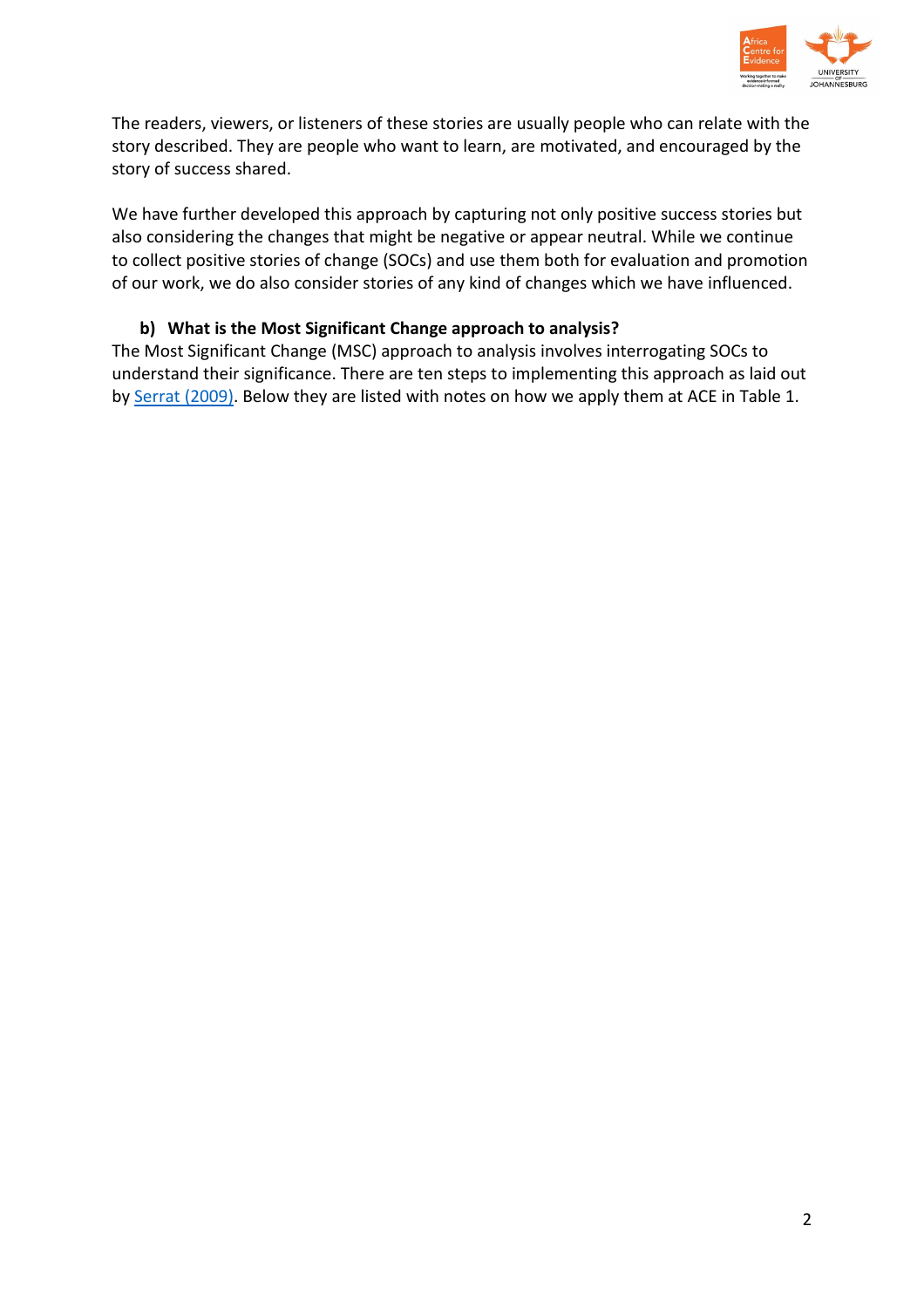

**Table 1: Steps in the most significant change approach to analysis and how ACE applies these** 

| Step 1<br>Getting started with establishing champions and<br>getting familiar with the approach | Our aim is to have a plan that meets all our needs and which is realistic in terms of formats and scale. We have a dedicated MEL lead, a part-time<br>SOC administrator responsible for collecting SOCs, engaged leadership, and a team of MEL focal points across our portfolios. All these individuals<br>attend monthly MEL meetings. All of us with responsibilities for SOCs also attend quarterly SOC reflection workshops.                                                                                                                                                                                                                                                                                       |
|-------------------------------------------------------------------------------------------------|-------------------------------------------------------------------------------------------------------------------------------------------------------------------------------------------------------------------------------------------------------------------------------------------------------------------------------------------------------------------------------------------------------------------------------------------------------------------------------------------------------------------------------------------------------------------------------------------------------------------------------------------------------------------------------------------------------------------------|
| Step 2<br><b>Establishing "domains of change"</b>                                               | Domains of change should be discussed in advance although must also include an element of flexibility. Previously within the Africa Evidence<br>Network, we focused on domains of change linked to relationships - greater connections and collaborations.                                                                                                                                                                                                                                                                                                                                                                                                                                                              |
|                                                                                                 | As we have widened the approach to all of ACE's work, this list has been expanded to include domains relating to our desired goal of increasing the<br>use of evidence in decision-making (as a means to reducing poverty and inequality), as well as to each of our four portfolios that contribute to<br>attaining this outcome. We have added a domain about our interrelated work to improve awareness of what we do through effective<br>communication. This has led us to a working list of six domains of change:                                                                                                                                                                                                |
|                                                                                                 | 1. Increased awareness of ACE's work to advance evidence-informed decision-making (our communications goal)<br>Increased understanding of evidence-informed decision-making (the focus of our art and science of evidence-use portfolio)<br>2.<br>Increased capacities for evidence-informed decision-making (the focus of our evidence capacities portfolio)<br>3.<br>Increased connections and collaborations across the evidence-informed decision-making ecosystem (the focus of our evidence<br>4.<br>communities portfolio)<br>Increased access to the best evidence (the focus of our evidence synthesis portfolio)<br>5.<br>Increased use of evidence in decision-making (our desired high-level outcome)<br>6. |
|                                                                                                 | We are interested in all of these domains operating at any/all individual, team, organisational, or systems levels. Note that these domains are closely<br>linked to our theory of change, which has been developed and refined over many years in close discussion with a wide range of ACE stakeholders.<br>This is in line with MSC methods (see Box 1 below for more).                                                                                                                                                                                                                                                                                                                                              |
| Step 3<br>Defining the reporting period                                                         | MSC and SOC approaches have to be applied with a timeframe in mind and must be informed by existing resources. It is important to remember that<br>these approaches draw heavily on your relationships and networks and cannot be implemented independently of the stakeholders with whom you<br>work. The process of reporting SOCs also builds new resources, relationships, and networks. ACE's current plan is included in section 4 below.                                                                                                                                                                                                                                                                         |
| Step 4<br><b>Collecting stories of change</b>                                                   | It is important to have a plan that includes effective quality control mechanisms to ensure that the information content is accurate, relevant, and<br>representative. For the use in formal research, ACE has ethics approval from our university's research ethics board that covers our collection,<br>analysis, and reporting of SOCs.                                                                                                                                                                                                                                                                                                                                                                              |
| Step 5<br>Reviewing the stories within the organisational<br>hierarchy                          | A crucial part of the MSC process is the regular review of SOCs. The recommendation is that this review takes place with a range of people across the<br>organisation's hierarchy. The argument is that this process of review can add four specific strengths to the process of collecting and analysing stories<br>of change:<br>To make explicit what individuals and wider groups value as significant change<br>To broaden understanding of what is seen as significant change in a project or program as a whole<br>To abstract and synthesise common elements of significant change<br>To provide a source of evaluation information to stakeholders.                                                            |
|                                                                                                 | At this point, ACE's review of SOCs includes staff members at all levels of our organisation and across our portfolios. We have not yet engaged more<br>widely with our stakeholders in this process. The exception to this is that we do regularly share overviews of SOCs about the AEN with our members<br>via an online gallery.                                                                                                                                                                                                                                                                                                                                                                                    |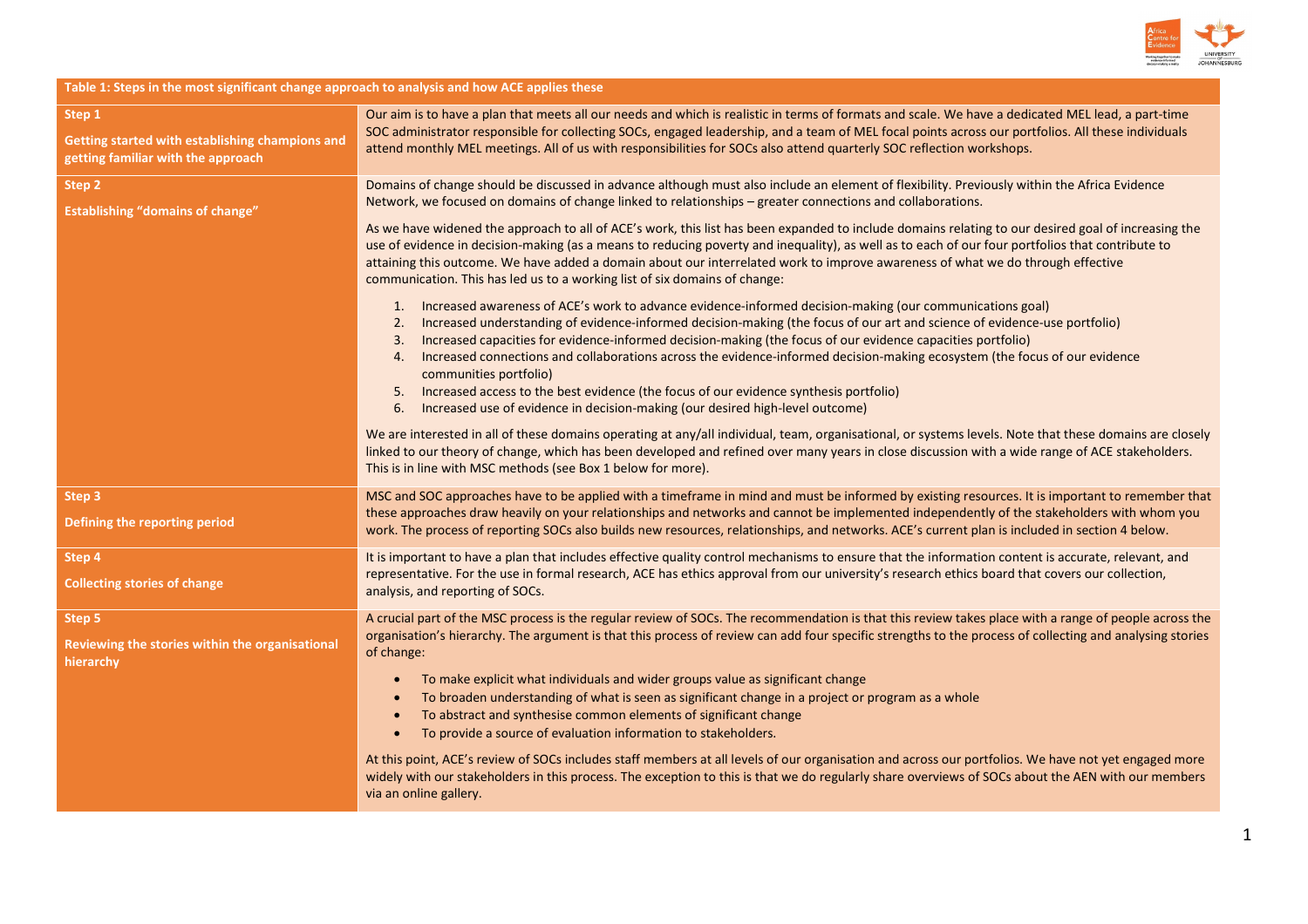

| Step 6                                                                   | The MSC approach requires a process of regular feedback about the review process in order to:                                                                                                                                                                                                                                                                                                                                                                                           |
|--------------------------------------------------------------------------|-----------------------------------------------------------------------------------------------------------------------------------------------------------------------------------------------------------------------------------------------------------------------------------------------------------------------------------------------------------------------------------------------------------------------------------------------------------------------------------------|
| Providing stakeholders with regular feedback<br>about the review process | Inform each subsequent round of story collection and selection<br>Effectively record and adjust the direction of attention and the criteria used to value events<br>Deepen organisational learning about the changes engendered by the project or program                                                                                                                                                                                                                               |
|                                                                          | ACE holds quarterly review meetings and is considering how best to engage our wider stakeholders.                                                                                                                                                                                                                                                                                                                                                                                       |
| Step 7                                                                   | Verification of SOCs is important if we are to have confidence in our data. In verifying SOCs, we aim to:                                                                                                                                                                                                                                                                                                                                                                               |
| Setting in place a process to verify the stories, if<br>necessary        | Check that stories have been reported accurately and honestly<br>Provide an opportunity to gather more detailed information about events seen as especially significant                                                                                                                                                                                                                                                                                                                 |
|                                                                          | ACE currently collects additional 'evidence' to support SOCs. This ranges from requests for written evidence such as emails, letters, minutes, or other<br>related documents to photos of events or additional accounts from others involved.                                                                                                                                                                                                                                           |
| Step 8                                                                   | The MSC approach recommends quantification of the extent of changes within SOCs. The argument is that by including quantitative information as                                                                                                                                                                                                                                                                                                                                          |
| <b>Quantification</b>                                                    | well as qualitative information, you are able to measure and report change more effectively. In theory, quantification also enables a comparison of<br>changes that have taken place in one location with changes that have taken place in other locations within a specified period.                                                                                                                                                                                                   |
|                                                                          | MSC is only one part of ACE's wider MEL system. Our system includes a number of quantitative indicators. For this reason, we exclusively use MSC as<br>a qualitative tool for measuring change at this point. We will continue to reflect on this decision and consider whether quantification within our use<br>of MSC might be helpful.                                                                                                                                               |
| Step 9                                                                   | It is a key step within the MSC approach that secondary analysis of your collection of SOCs is conducted because doing so enables you to:                                                                                                                                                                                                                                                                                                                                               |
| Conducting secondary analysis of the<br>stories en masse                 | Identify main themes and differences among stories<br>Theorise about change<br>Encourage further publication via articles, conference papers, etc.                                                                                                                                                                                                                                                                                                                                      |
|                                                                          | In ACE, this secondary analysis takes place routinely as part of our quarterly reflection meetings. Our intention is to also hold dedicated (possibly<br>annual) workshops to conduct analysis to inform writing of papers on what we are learning. Thus far we have conducted one such exercise (in late<br>2021) focussing on our AEN SOCs with a dedicated researcher allocated to the task. That has resulted in a draft paper which is currently being<br>refined for publication. |
| Step 10                                                                  | As with many research processes, it is recommended that you regularly reflect on your MSC process. The aim is to revise your plans to take into<br>account what has been learned from your experience.                                                                                                                                                                                                                                                                                  |
| <b>Revising the Most Significant Change process</b>                      | ACE has an annual review built into its MEL design which includes a review of MSC approach to analysis.                                                                                                                                                                                                                                                                                                                                                                                 |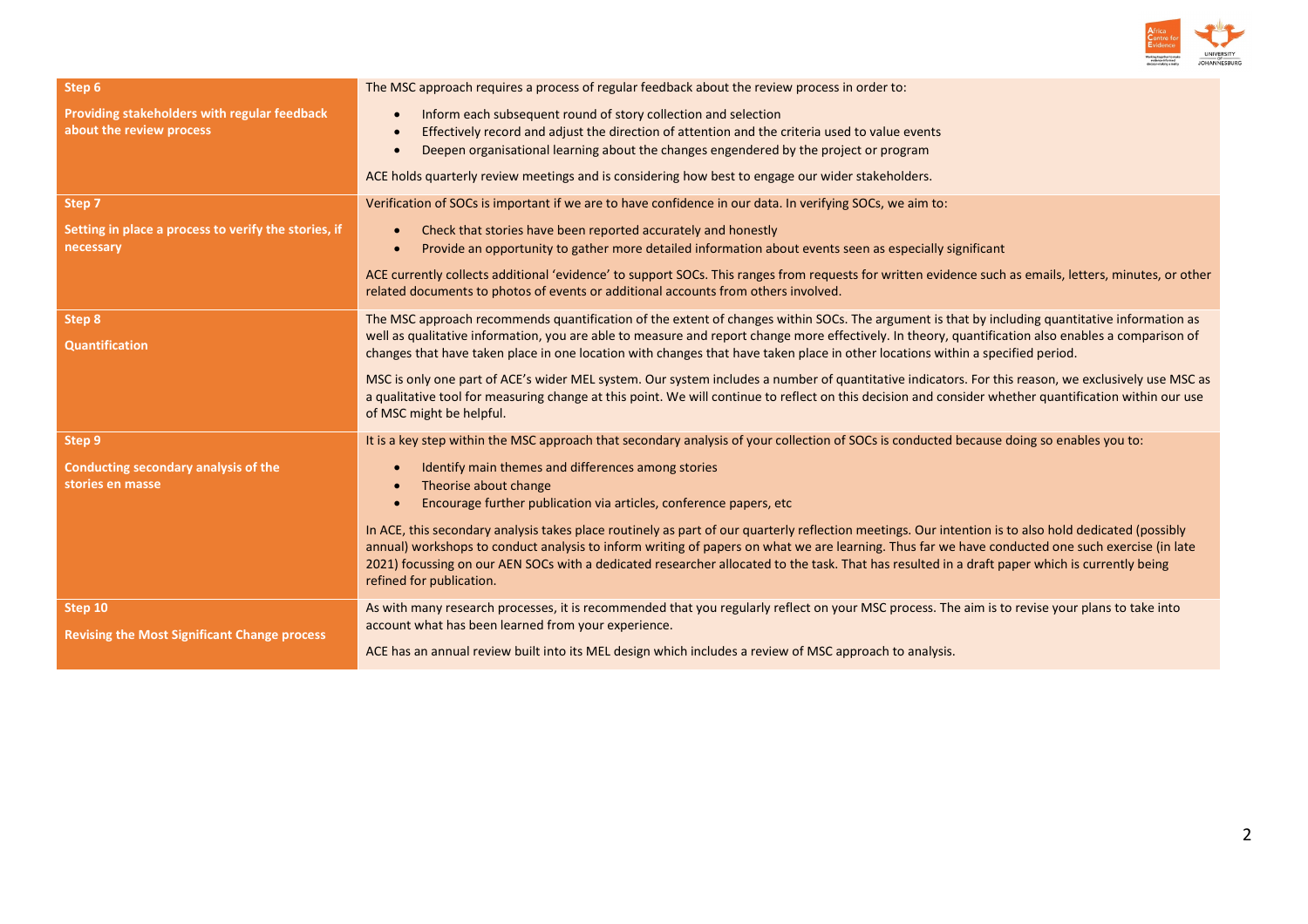

#### Box 1: Selecting domains for MSC

**"The first task in MSC is normally to introduce a range of stakeholders to the technique, and thereby gain their interest in, and ownership over, the process. Stakeholders may include project or programme staff, staff at other levels of an organisation, targeted beneficiaries**, **and donor representatives, amongst others.** 

**After that** [introduction], **the next task is to identify, with stakeholders, some** domains of change **– typically between three and five – that will be monitored (or evaluated). Domains are broad areas where change might be expected to occur. In MSC they are not precisely defined but are instead deliberately left open to interpretation.** 

**Domains may be designed to capture change at many different levels, such as individual, community**, **or organisational level. Examples** of domains **might include** changes in **the quality of peoples' lives**, **organisational culture**, **and** in the **way villagers interact with each other"**.

*Source[: https://www.intrac.org/wpcms/wp-content/uploads/2017/01/Most-significant-change.pdf](https://www.intrac.org/wpcms/wp-content/uploads/2017/01/Most-significant-change.pdf)*

## <span id="page-6-0"></span>**3. ACE's current Most Significant Change and Stories of Change tools**

The following section of this manual describes the various tools we use to action the collection and analysis of our SOCs. Questions covered in the following section include the process for sourcing and selecting SOCs and the process followed when collecting a story of change.

#### **a) Where do ideas for stories come from?**

Previously, under the University of Johannesburg-led Building Capacity to Use Research Evidence programme, the SOC lead (Natalie Tannous) and later the Africa Evidence Network programme officer (Precious Motha) would lookout for interesting accounts of people reaching out to one another at conferences or over email which would indicate a possible story. They would also regularly prompt team members to share any such instances with them. Pre-COVID we would hear such anecdotes from team members at a weekly in-person meeting, from AEN members via emails, from government colleagues and other partners at workshops or training sessions. These anecdotes would be shared with those responsible for collecting SOCs who would then follow up. As we are now expanding the approach to all of ACE, and since we work remotely, we involve more people and provide a wider range of opportunities for identifying possible stories.

We have identified the following four ways to identify possible stories. We have agreed that in all cases, 'potential stories' should be captured centrally, as well as those we set out to collect. This way we have a record of all potential stories and may revisit and follow up with some later.

- 1. Via ACE staff following regular prompting from our MEL team (Linda Morailane and Kekeletso Makau)
- 2. Via our partners and AEN members, often following prompting from ACE staff but also volunteered from others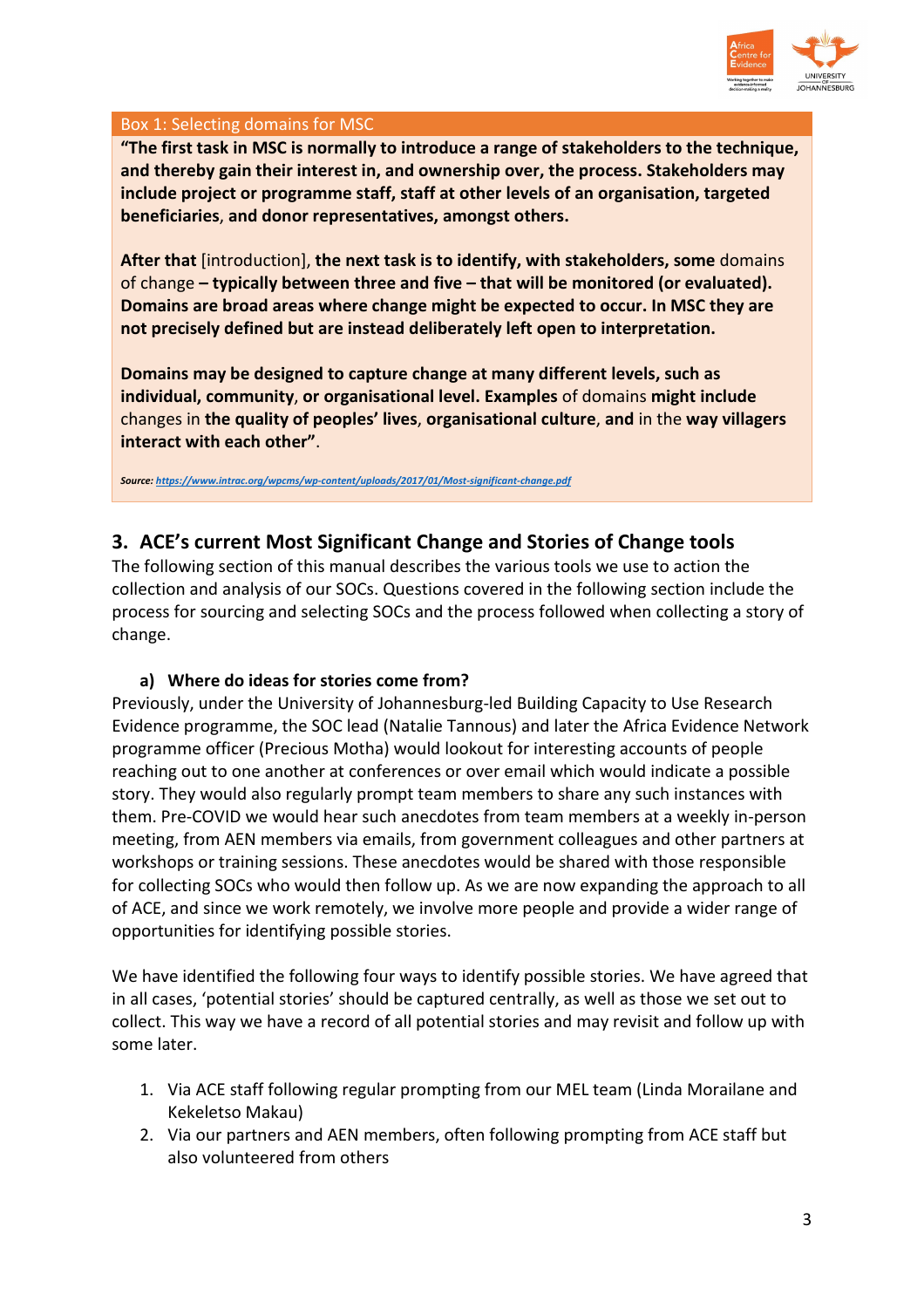

- 3. Identified in social media interactions during our flagship events: Africa Evidence Week and EVIDENCE which take place alternately each year
- 4. When our MEL system triggers a request for a Story of Change. These situations are detailed in our wider MEL system. For example, when ACE has delivered services to the same government client over a period of time, we deliberately request an opportunity for follow up interviews and access to any relevant documentation with the specific intention of learning about change.

#### **b) How do we decide which stories to collect?**

Deciding which of the proposed stories to collect is based on whether that story fits within our theory of change and whether it relates to one of our domains of change.<sup>[2](#page-7-0)</sup>

Our theory of change is laid out in detail in our Integrated Theory of Change and Monitoring, Evaluation, and Learning document. Essentially, we only collect SOCs that are linked to ACE's activities or those of our delivery partners. These partners are pre-specified based on whether they are working with ACE to deliver ACE-influenced or ACE-funded services in their contexts and countries. New delivery partners are added with agreement from the MEL lead and our ACE director.

To be collected as a story of change, an anecdote must demonstrate an understanding of what:

- Was happening in the context before ACE did its work
- The intervention was that ACE did
- Is now different/what has changed

If these three elements cannot be identified, then it is unlikely that the anecdote is ready yet to be collected as a story of change. Team members submitting anecdotes as potential SOCs have the opportunity to discuss their submission in more detail with the ACE MEL lead. This opportunity is provided because we recognise that stories SOCs may start out as something else. For instance, AEN members may share testimonials suited to marketing purposes which may over time emerge as a SOC. We therefore have a filter that allows anecdotes that do not yet meet our full criteria for MEL data to still be collected and shared via the AEN website.

Whilst domains of change do not have to be rigid and can be considered a useful guide more than anything else, it is important that it is possible to allocate a SOC to one of the pre-identified domains of change. These domains guide how we write up the SOCs, as well as what to look out for when searching for SOCs. The domains of change that ACE is interested in collecting SOCs against are:

- 1. Increased awareness of ACE's work to advance evidence-informed decision-making (our communications goal)
- 2. Increased understanding of evidence-informed decision-making (the focus of our art and science of evidence-use portfolio)

<span id="page-7-0"></span><sup>&</sup>lt;sup>2</sup> We are also limited by capacity. Our qualitative MEL administrator works half-time and is employed primarily to support the collection of SOCs. The AEN team also have some capacity to support this task, specifically where SOCs relate directly to the AEN's work. Lastly, ACE senior staff may be needed to help facilitate contact with senior colleagues and in some cases to conduct interviews or wider correspondence to collect the relevant information from senior contacts.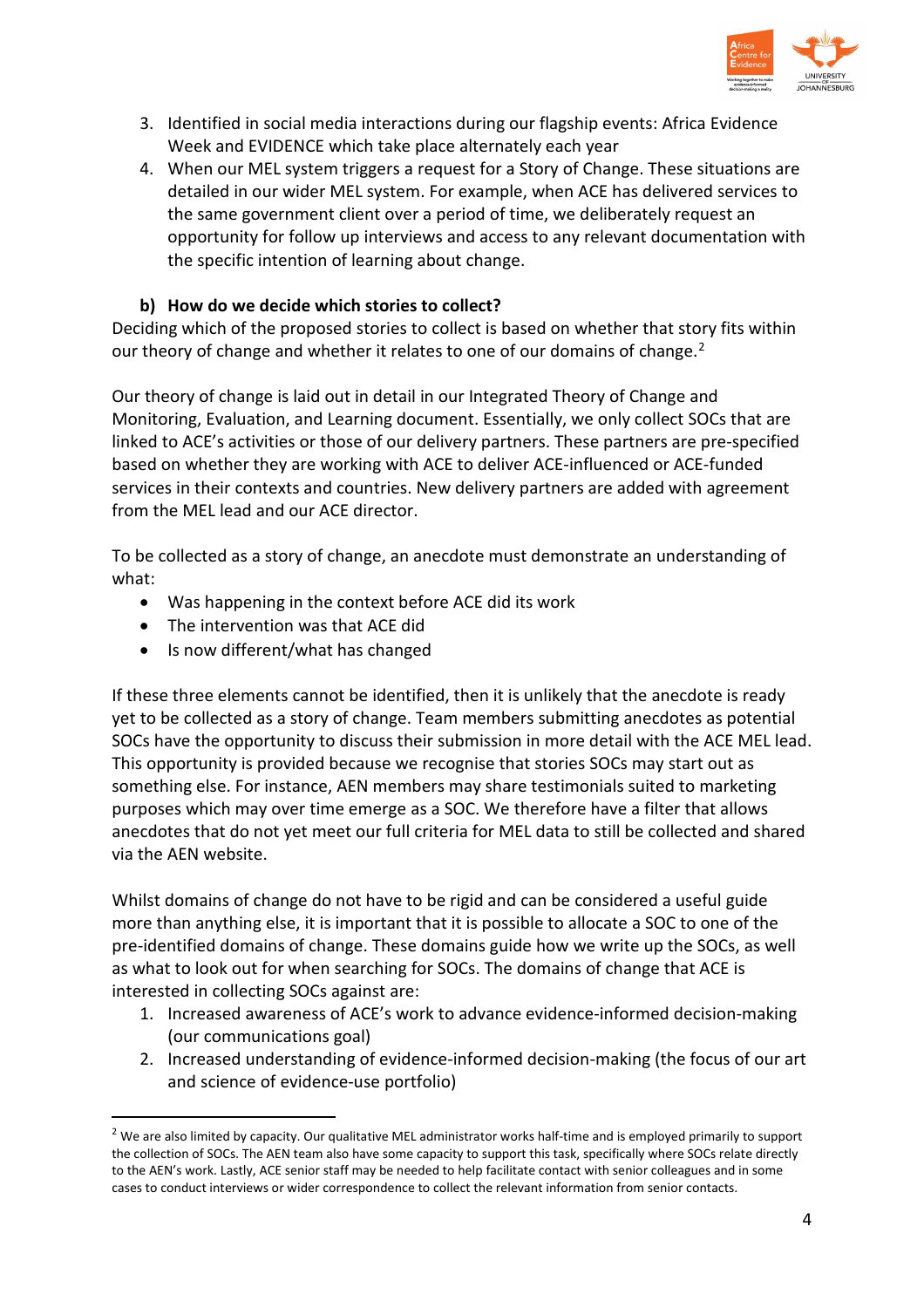

- 3. Increased capacities for evidence-informed decision-making (the focus of our evidence capacities portfolio)
- 4. Increased connections and collaborations across the evidence-informed decisionmaking ecosystem (the focus of our evidence communities portfolio)
- 5. Increased access to the best evidence (the focus of our evidence synthesis portfolio)

6. Increased use of evidence in decision-making (our desired high-level outcome) All of these domains of change can be at the individual, team, organisational, or systems levels. Over time, we also anticipate being able to separate stories into short, medium- and long- term impact<sup>3</sup>.

Practically, we have screening questions to help guide staff on whether or not to submit stories (see below), and whether they should be used only (or also) as marketing stories.

## **c) Working template of SOCs collection tool**

This section shares the current tool being used to collect SOCs at ACE. This tool (Table 3) was co-developed at a SOC workshop on 10 December 2021 using previous templates of former tools (available from the ACE MEL archives).

Before any anecdote is classified as a story of change, each anecdote should go through a screening process. The MEL administrator completes the rest of the form as the interview is progressing only once an anecdote has passed this screening process.

<span id="page-8-0"></span><sup>&</sup>lt;sup>3</sup> Note that when considering potential for long-term impact, we reflect back on activities from previous years and go back to speak to relevant stakeholders to hear if there has been medium- or long-term impacts from those we have worked with since 2014 or even before.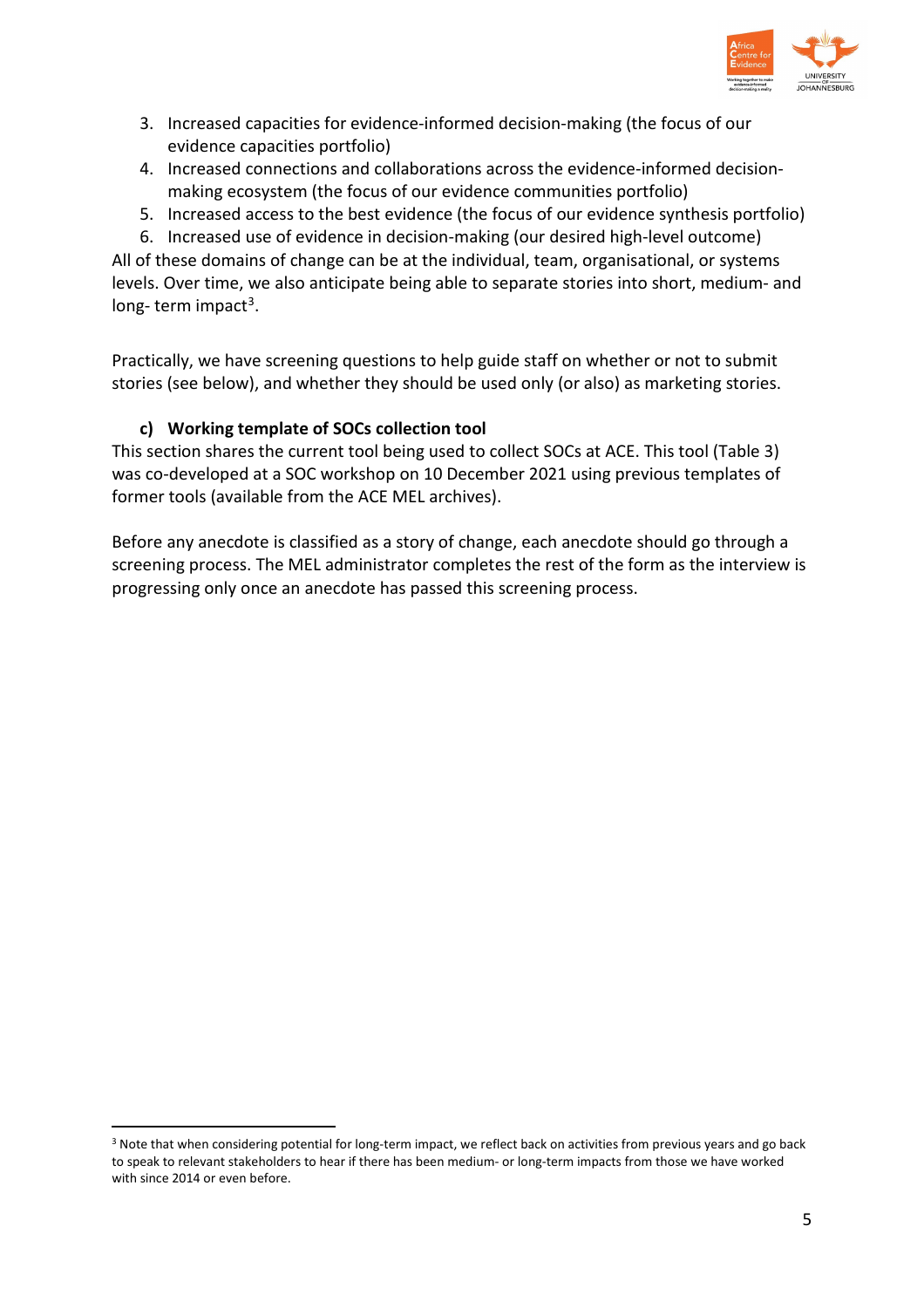

*Table 2: template currently used at ACE to collect SOC* 

**SCREENING PHASE (COMPLETED BY PERSON SUBMITTING THE STORY):** 

(A) Person submitting the story of change name & email address:

To ascertain whether or not your story of change counts as a story of change for collection, please answer the following questions. 1) Has ACE played a role in this SOC? YES/NO

2) Does the potential impact of this SOC relate to reducing poverty and inequality in Africa?<sup>[4](#page-9-0)</sup> YES/NO

3) Does this story relate to one of your MEL indicators? YES/NO

If not all the answers are yes, this submission is recorded as a potential story of change and the person submitting the story receives the following redirect message:

*If you cannot answer yes to all questions, then your story is not quite ready for collection. We will record your story as one to follow up on within a month of this submission. If you feel strongly that your story must be collected now, please email the MEL lead.* 

**DATA COLLECTION PHASE (COMPLETED BY MEL ADMINISTRATOR DURING INTERVIEW):** 

(1) Is this an AEN member testimonial? *(Select an option)* YES/NO

(2) Do you want to promote/publicise this story of change? *(Select an option)* YES/NO *If yes, make a note to contact ACE coms.*

(3) *(When the source person is an ACE team member)* What MEL indicator/s do you think this story relates to? *(Free text)*

(4) Biographical details of the people involved in this story. *(Free text)*

(5) Social media handles of individuals and organisations involved in this story. *(Free text)* 

(6) Please tell this story in your own words. Some guiding questions might include: *(Free text answer. The imagined purpose of this question is to orient the data collector to the story, and to collect qualitative data that may be useful for thematic analysis or marketing purposes)*

- What is the timeline of this story?
- Does this story relate to your individual experience or the experience of your organisation?
- Describe the stakeholders involved in this story.
- Describe the role ACE played in how this story played out.

(7) Think about the specific actions that took place in the story. List these below. *(Free text)* 

(8) Looking at your above list, categorise where possible the various actions according to the six mechanisms of supporting evidence-use in decision-making.

| <b>Actions from story</b> | Mechanism 1:                                                                                    | <b>Mechanism 2</b>                                                                                                                                      | <b>Mechanism 3</b>                                                                                  | <b>Mechanism 4</b>                                                                                 | Mechanism 5                                                                                                 | Mechanism 6                                                                                       |
|---------------------------|-------------------------------------------------------------------------------------------------|---------------------------------------------------------------------------------------------------------------------------------------------------------|-----------------------------------------------------------------------------------------------------|----------------------------------------------------------------------------------------------------|-------------------------------------------------------------------------------------------------------------|---------------------------------------------------------------------------------------------------|
|                           | Awareness-<br><b>Building</b><br>awareness and<br>positive attitudes<br>towards evidence<br>use | Agree - Building<br>mutual<br>understanding<br>and agreement on<br>policy-relevant<br>questions and the<br>kind of evidence<br>needed to answer<br>them | <b>Access and</b><br>Communication-<br>Providing<br>communication<br>of, and access to,<br>evidence | Interact-<br><b>Facilitating</b><br>interactions<br>between decision-<br>makers and<br>researchers | Skills - Supporting<br>decision-makers<br>to develop skills<br>accessing and<br>making sense of<br>evidence | <b>Structure and</b><br>Process-<br>Influencing<br>decision-making<br>structures and<br>processes |
| List actions here         | Add further details<br>where relevant                                                           | Add further details<br>where relevant                                                                                                                   | Add further details<br>where relevant                                                               | Add further details<br>where relevant                                                              | Add further details<br>where relevant                                                                       | Add further details<br>where relevant                                                             |
| List actions here         | Add further details<br>where relevant                                                           | Add further details<br>where relevant                                                                                                                   | Add further details<br>where relevant                                                               | Add further details<br>where relevant                                                              | Add further details<br>where relevant                                                                       | Add further details<br>where relevant                                                             |
| List actions here         | Add further details<br>where relevant                                                           | Add further details<br>where relevant                                                                                                                   | Add further details<br>where relevant                                                               | Add further details<br>where relevant                                                              | Add further details<br>where relevant                                                                       | Add further details<br>where relevant                                                             |

(9) What outcome changed in this story? / What was different because of the above actions?

(10) Based on your answers above, how would you categorise your story of change? *(Select all that apply)*

This is a story about

 $\overline{a}$ 

o building/advancing collaborations

o policies being based on evidence

decision-making systems changing to incorporate/support the use of evidence for decisions

(11) Please provide the outputs/evidence to support this story. *(File upload)* 

<span id="page-9-0"></span><sup>&</sup>lt;sup>4</sup> People submitting an anecdote for consideration as a SOC are asked to refer back to ACE's theory of change in which we track how our activities contribute to changes to poverty and inequality. Writing a blog about evidence-use, can for example, contribute to reducing poverty and inequality.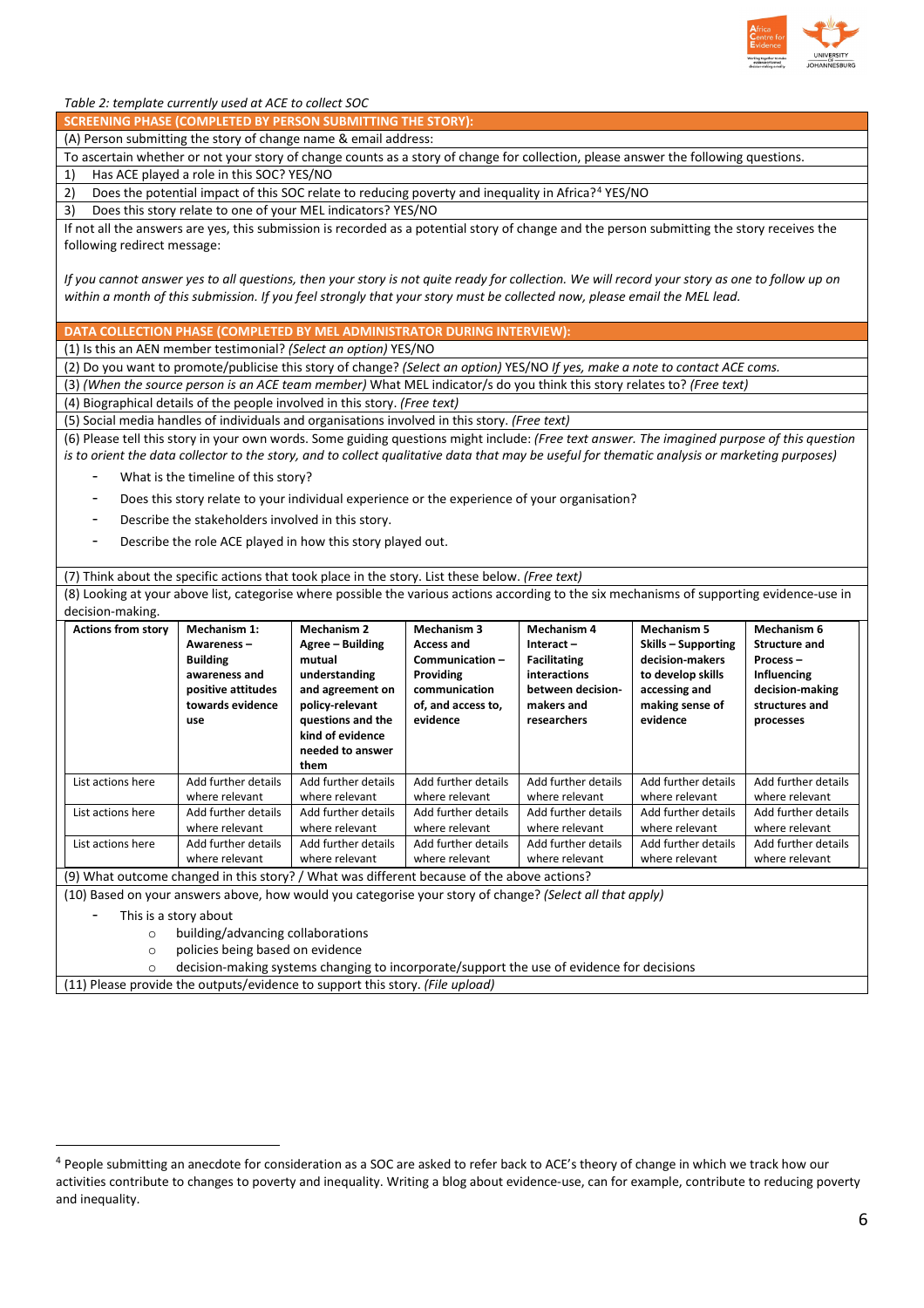

## **4. Timeline for collecting SOCs and applying the MSC approach to analysis in 2022**

Below (Table 3) is an outline of the overall timing of collecting SOCs and analysing them using the MSC approach from January until December 2022. The table details the phases of collection, when reflection workshops are scheduled to happen, and when outputs are expected to be produced.

<span id="page-10-0"></span>

|                                       | <b>JAN - MAR</b>                                                                                      | <b>APR - JUN</b>                                                                                                                                                                                                | <b>JULY-SEP</b>                                                                                                                                                                                                                                                               | <b>OCT-DEC</b>                                                                                                                                                                                                                                                      |
|---------------------------------------|-------------------------------------------------------------------------------------------------------|-----------------------------------------------------------------------------------------------------------------------------------------------------------------------------------------------------------------|-------------------------------------------------------------------------------------------------------------------------------------------------------------------------------------------------------------------------------------------------------------------------------|---------------------------------------------------------------------------------------------------------------------------------------------------------------------------------------------------------------------------------------------------------------------|
| <b>PHASES OF</b><br><b>COLLECTION</b> | First quarter phase of eliciting and<br>collecting stories of change.                                 | Second quarter phase of eliciting<br>and collecting stories of change.                                                                                                                                          | Third quarter* phase of eliciting<br>and collecting stories of change.<br>*Note that with EVIDENCE<br>scheduled for 19-21 September, this<br>gives the opportunity to identify<br>potential stories from social media<br>monitoring.                                          | Last quarter phase of eliciting and<br>collecting stories of change.                                                                                                                                                                                                |
| <b>REFLECTION</b><br><b>WORKSHOPS</b> | Late March: reflection workshop<br>for wider team.                                                    | Late June: reflection workshop -<br>including analysis for MSC.                                                                                                                                                 | Late September/early October:<br>reflection workshop for wider<br>team.                                                                                                                                                                                                       | <b>Early December: reflection and</b><br>consolidation workshop - reflecting<br>on methods, refining the approach,<br>and consolidating MSC findings.                                                                                                               |
| <b>OUTPUTS</b>                        | Overview report on Q1 and refining<br>of our manual.<br>Feed into AEN, PEERSS, and funder<br>reports. | Overview report on Q2 and refining<br>of our manual.<br>Feed into AEN, PEERSS, and funder<br>reports.<br>Identification of outputs (for AEN<br>gallery) and potential discussion of<br>events at EVIDENCE 2022. | Overview report on Q3 and refining<br>of our manual.<br>Feed into AEN, PEERSS, and funder<br>reports.<br>Preparation and writing of<br>marketing testimonials in the build-<br>up to EVIDENCE 2022.<br>Drafting of preliminary paper based<br>on analysis of learning so far. | Overview report on first year and<br>refining of our manual.<br>Feed into AEN, PEERSS, and funder<br>reports.<br>Planning writing outputs based on<br>year of using this approach:<br><b>Updated gallery</b><br><b>MEL report</b><br>Methods paper<br>Outputs paper |